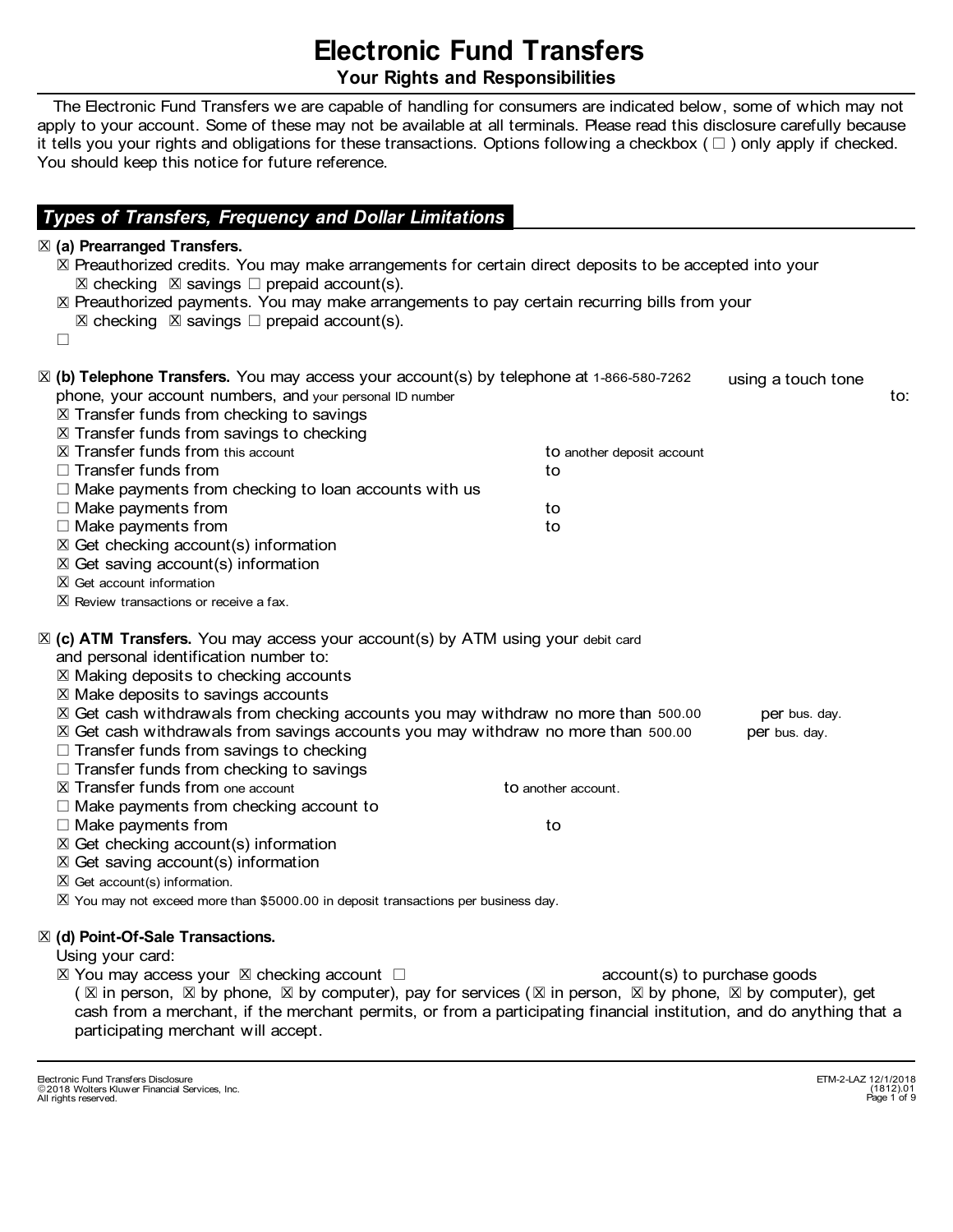### *Types of Transfers, Frequency and Dollar Limitations, Continued*

- l X Vantage Business Debit Cardholders may not exceed more than \$5,000.00 in transactions per business day.  $\boxtimes$  You may not exceed more than \$ 2,500.00 in transactions per business day, on a personal card
- $\Box$

⊠ (e) Computer Transfers. You may access your account(s) by computer bywww.vantage.bank

|                                                                  |                    | and using your |
|------------------------------------------------------------------|--------------------|----------------|
| access code and password                                         |                    | to:            |
| $\boxtimes$ Transfer funds from checking to savings              |                    |                |
| $X$ Transfer funds from savings to checking                      |                    |                |
| $\boxtimes$ Transfer funds from one account                      | to another account |                |
| $\Box$ Transfer funds from                                       | to                 |                |
| $\boxtimes$ Make payments from checking to loan accounts with us |                    |                |
| $X$ Make payments from checking                                  | to third parties   |                |
| $\Box$ Make payments from                                        | to                 |                |
| $\boxtimes$ Get checking account(s) information                  |                    |                |
| $\boxtimes$ Get saving account(s) information                    |                    |                |
| $\boxtimes$ Get account(s) information to include check images.  |                    |                |
|                                                                  |                    |                |

⊠ (f) Mobile Banking Transfers. You may access your account(s) by web-enabled cell phone by downloading our mobile banking application

|                                                                                                                                                                                                                                                                                                  |                  | and using your |
|--------------------------------------------------------------------------------------------------------------------------------------------------------------------------------------------------------------------------------------------------------------------------------------------------|------------------|----------------|
| access code and password                                                                                                                                                                                                                                                                         |                  | to:            |
| $\boxtimes$ Transfer funds from checking to savings                                                                                                                                                                                                                                              |                  |                |
| $\boxtimes$ Transfer funds from savings to checking                                                                                                                                                                                                                                              |                  |                |
| $\Box$ Transfer funds from                                                                                                                                                                                                                                                                       | to               |                |
| $\Box$ Transfer funds from                                                                                                                                                                                                                                                                       | to               |                |
| $\boxtimes$ Make payments from checking to loan accounts with us                                                                                                                                                                                                                                 |                  |                |
| $\boxtimes$ Make payments from checking                                                                                                                                                                                                                                                          | to third parties |                |
| $\Box$ Make payments from                                                                                                                                                                                                                                                                        | to               |                |
| $\boxtimes$ Get checking account(s) information                                                                                                                                                                                                                                                  |                  |                |
| $\mathbf{r}$ and $\mathbf{r}$ and $\mathbf{r}$ and $\mathbf{r}$ and $\mathbf{r}$ and $\mathbf{r}$ and $\mathbf{r}$ and $\mathbf{r}$ and $\mathbf{r}$ and $\mathbf{r}$ and $\mathbf{r}$ and $\mathbf{r}$ and $\mathbf{r}$ and $\mathbf{r}$ and $\mathbf{r}$ and $\mathbf{r}$ and $\mathbf{r}$ and |                  |                |

⊠ Get saving account(s) information

l X Make check deposit(s) to a checking or savings account. You may not exceed more than \$2,500.00 in deposit transactions per day.

l X The first 30 days after account opening, you will not be elgible to make a deposit using the Retail Mobile App.

l X After this initial period, you may enroll for service at www.vantage.bank or by contacting Customer Care at 1-866-580-7262. Retail Mobile

l X will not accept Non-U.S. checks, collection checks, and any item considered ineligible by the Terms and Conditions of the service.

⊠ You may be charged access fees by your cell phone provider based on your individual plan. Web access is needed to use this service. Check with your cell phone provider for details on specific fees and charges.

**Electronic Fund Transfers Initiated By Third Parties.** You may authorize a third party to initiate electronic fund l **(g)** Xtransfers between your account and the third party's account. These transfers to make or receive payment may be one-time occurrences or may recur as directed by you. These transfers may use the Automated Clearing House (ACH) or other payments network. Your authorization to the third party to make these transfers can occur in a number of ways. For example, your authorization to convert a check to an electronic fund transfer or to electronically pay a returned check charge can occur when a merchant provides you with notice and you go forward with the transaction (typically, at the point of purchase, a merchant will post a sign and print the notice on a receipt). In all cases, these third party transfers will require you to provide the third party with your account number and financial institution information. This information can be found on your check as well as on a deposit or withdrawal slip. Thus, you should only provide your financial institution and account information (whether over the phone, the Internet, or via some other method) to trusted third parties whom you have authorized to initiate these electronic fund transfers. Examples of these transfers include, but are not limited to: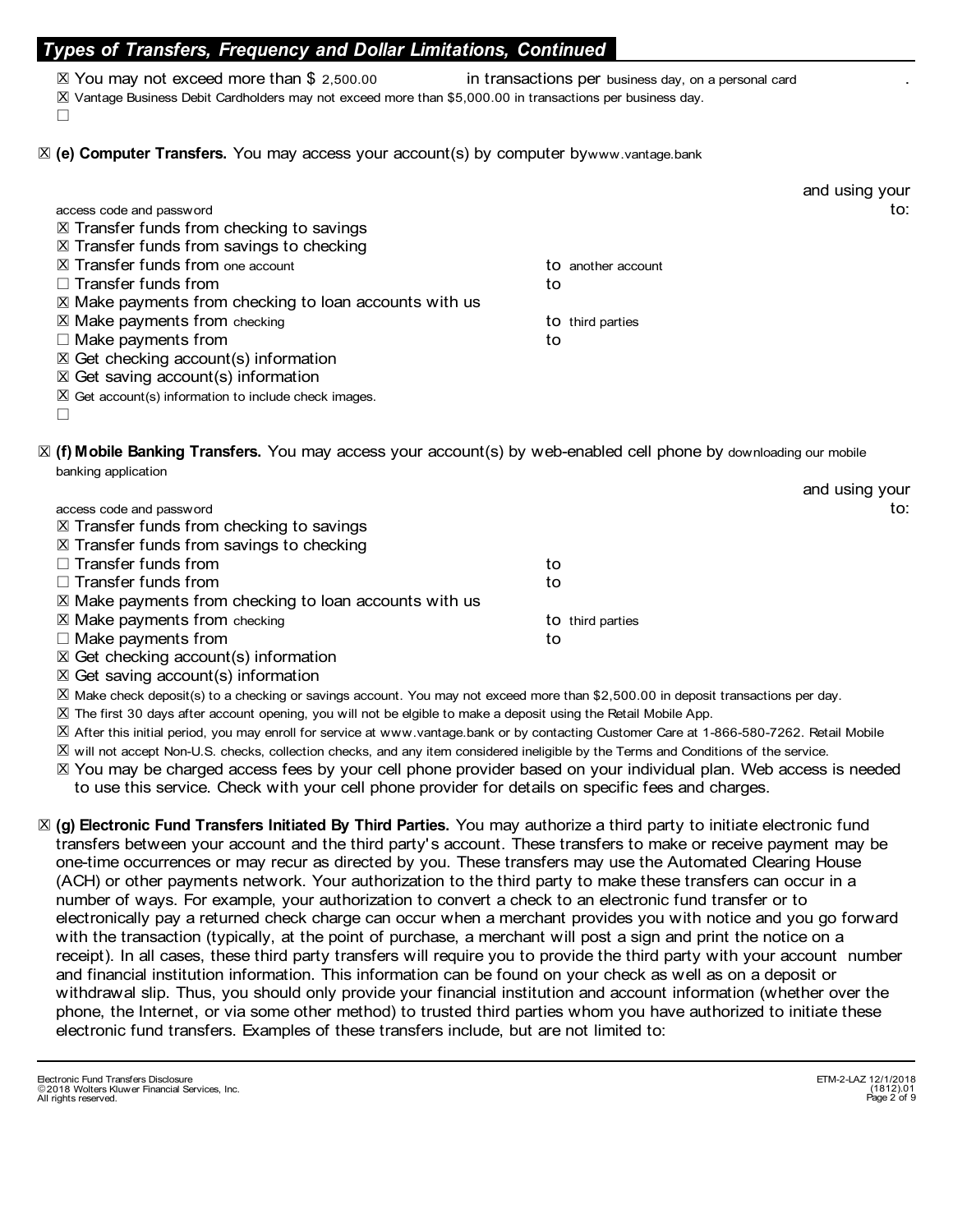### *Types of Transfers, Frequency and Dollar Limitations, Continued*

#### **(g) EFTs Initiated By Third Parties, Continued**

### ⊠ Electronic check conversion. You may authorize a merchant or other payee to make a one-time electronic payment from your checking account using information from your check to pay for purchases or pay bills. You may:

- $\Box$  Not exceed more than  $\Box$  payments by electronic check per
- $\Box$  Make payments by electronic check from . Payments are . Payments are . Payments are . Payments are . Payments are . Payments are . Payments are . Payments are . Payments are . Payments are . Payments are . Payments a limited to per .
- **Electronic returned check charge.** You may authorize a merchant or other payee to initiate an electronic fund l transfer to collect a charge in the event a check is returned for insufficient funds. You may:
	- $\Box$  Make no more than  $\Box$  payments per for electronic payment of charges for checks returned for insufficient funds.
	- $\Box$  Make electronic payment of charges for checks returned for insufficient funds from

| Payments are limited to | per |  |
|-------------------------|-----|--|
|                         |     |  |

#### *General Limitations*

In addition to those limitations on transfers elsewhere described, if any, the following limitations apply:

- $\Box$  Transfer or withdrawals from a  $\Box$  account to another account of yours or to a third party by means of a preauthorized or automatic transfer or telephone order or instruction, computer transfer, or by check, draft, debit card or similar order to a third party, are limited to  $\mathsf{s}\mathsf{ix}$  (6)  $\qquad \qquad \mathsf{per}$  . If you exceed the transfer limitations set forth above, your account shall be subject to closure.
- l X The first 30 days after account opening, you will not be able to make a deposit using a deposit enabled ATM. After this initial period, you can make deposits at any deposit enabled ATM. Deposit ATM's will not accept Non-US currency, checks, coins, collection items, money orders, or cashier's checks. Deposit ATM's may accept up to 30 checks and up to 50 bills within one deposit transaction. Deposit enabled ATM's are available at selected VBT locations. For more infomation, visit us at www.vantage.bank or call Customer Care at 1-866-580-7262.

|                                                                              | $\sim$ $\sim$ $\sim$                           |
|------------------------------------------------------------------------------|------------------------------------------------|
| to our customers whose<br>each                                               | $\Box$ We charge<br>accounts are set up to use |
| but only if the<br>each                                                      | $\Box$ We charge                               |
| balance in the                                                               |                                                |
| during the                                                                   | falls below                                    |
| for a list of all the prepaid account/card fees.                             | $\Box$ Please refer to                         |
| $\boxtimes$ Refer to Banking Service Fees Brochure for a listing of all fees |                                                |
|                                                                              |                                                |
|                                                                              |                                                |

Except as indicated above, we do not charge for Electronic Fund Transfers.

**ATM Operator/Network Fees:** When you use an ATM not owned by us, you may be charged a fee by the ATM operator or any network used (and you may be charged a fee for a balance inquiry even if you do not complete a fund transfer).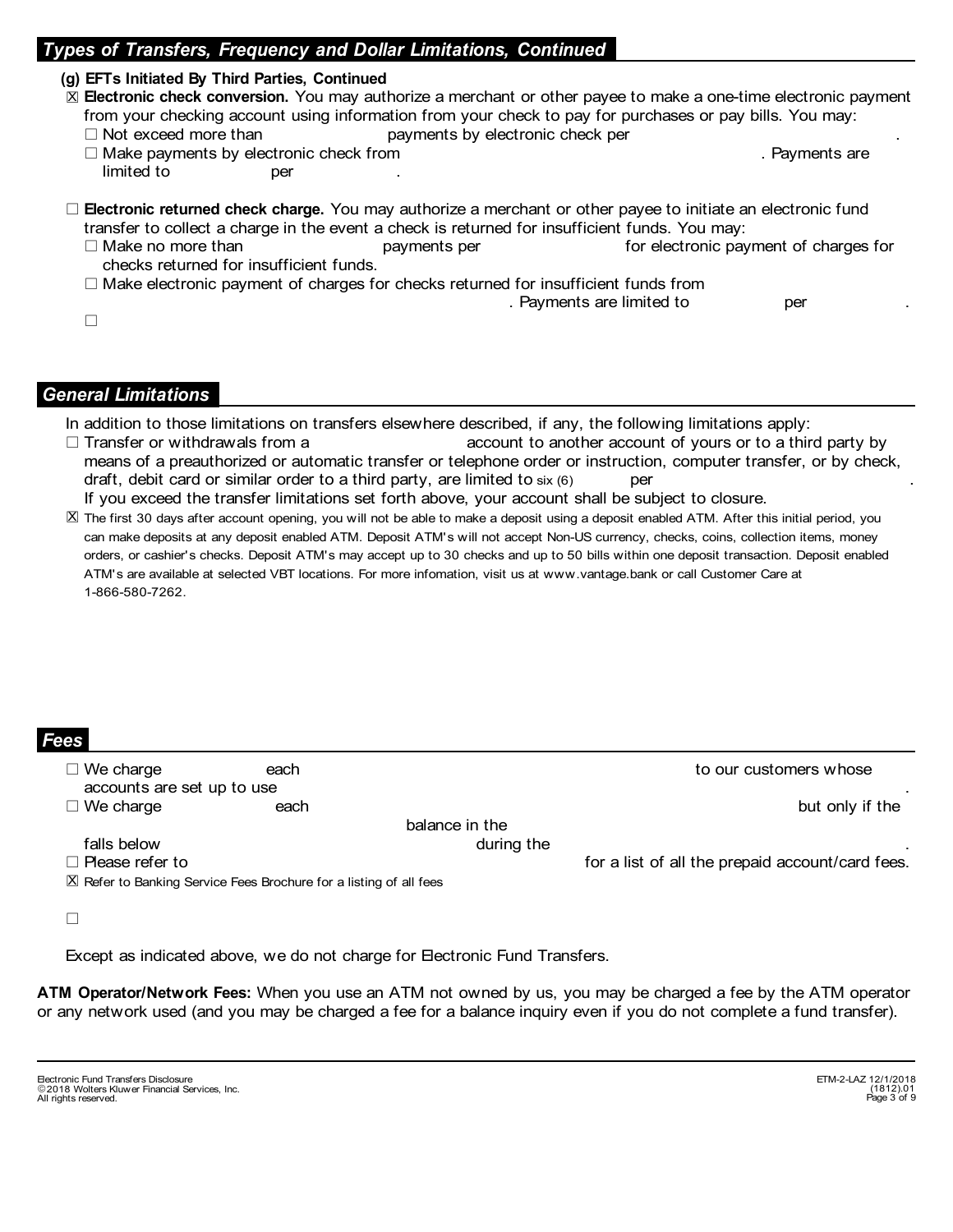### *Documentation*

- **(a) Terminal Transfers.** You can get a receipt at the time you make a transfer to or from your account using a(n)  $\boxtimes$  automated teller machine
	- $\square$  point-of-sale terminal.
- $\boxtimes$  You may not get a receipt if the amount of the transfer is \$15 or less.

**(b) Preauthorized Credits.** If you have arranged to have direct deposits made to your account at least once every 60 days from the same person or company, you can call us at the telephone number listed below to find out whether or not the deposit has been made.

#### **(c) In addition,**

- ⊠ You will get a monthly account statement from us, unless there are no transfers in a particular month. In any case you will get a statement at least quarterly.
- $\Box$  You will get a quarterly statement from us on your savings account if the only possible electronic transfer to or from the account is a preauthorized credit.
- $\Box$  If you bring your passbook to us, we will record any electronic deposits that were made to your account since the last time you brought in your passbook.
- $\Box$  You may obtain information about the amount of money you have remaining in your prepaid account by calling the telephone number listed below. This information, along with a 12-month history of account transactions, is also available online at .
- $\Box$  If your prepaid account is registered with us, you also have the right to obtain at least 24 months of written history of account transactions by calling or writing us at the telephone number or address listed in this disclosure. You will not be charged a fee for this information unless you request it more than once per month.
- $\Box$  You also have the right to obtain at least 24 months of written history of your prepaid account transactions by calling or writing us at the telephone number or address listed in this disclosure. You will not be charged a fee for this information unless you request it more than once per month.

 $\Box$ 

# *Preauthorized Payments*

**(a) Right to stop payment and procedure for doing so.** If you have told us in advance to make regular payments out of your account, you can stop any of these payments. Here's how:

Call or write us at the telephone number or address listed in this disclosure, in time for us to receive your request 3 business days or more before the payment is scheduled to be made. If you call, we may also require you to put your request in writing and get it to us within 14 days after you call.

 $\boxtimes$  We charge refer to fee brochure for each stop payment.

**(b) Notice of varying amounts.** If these regular payments may vary in amount, the person you are going to pay will tell you, 10 days before each payment, when it will be made and how much it will be. (You may choose instead to get this notice only when the payment would differ by more than a certain amount from the previous payment, or when the amount would fall outside certain limits that you set.)

**(c) Liability for failure to stop payment of preauthorized transfer.** If you order us to stop one of these payments 3 business days or more before the transfer is scheduled, and we do not do so, we will be liable for your losses or damages.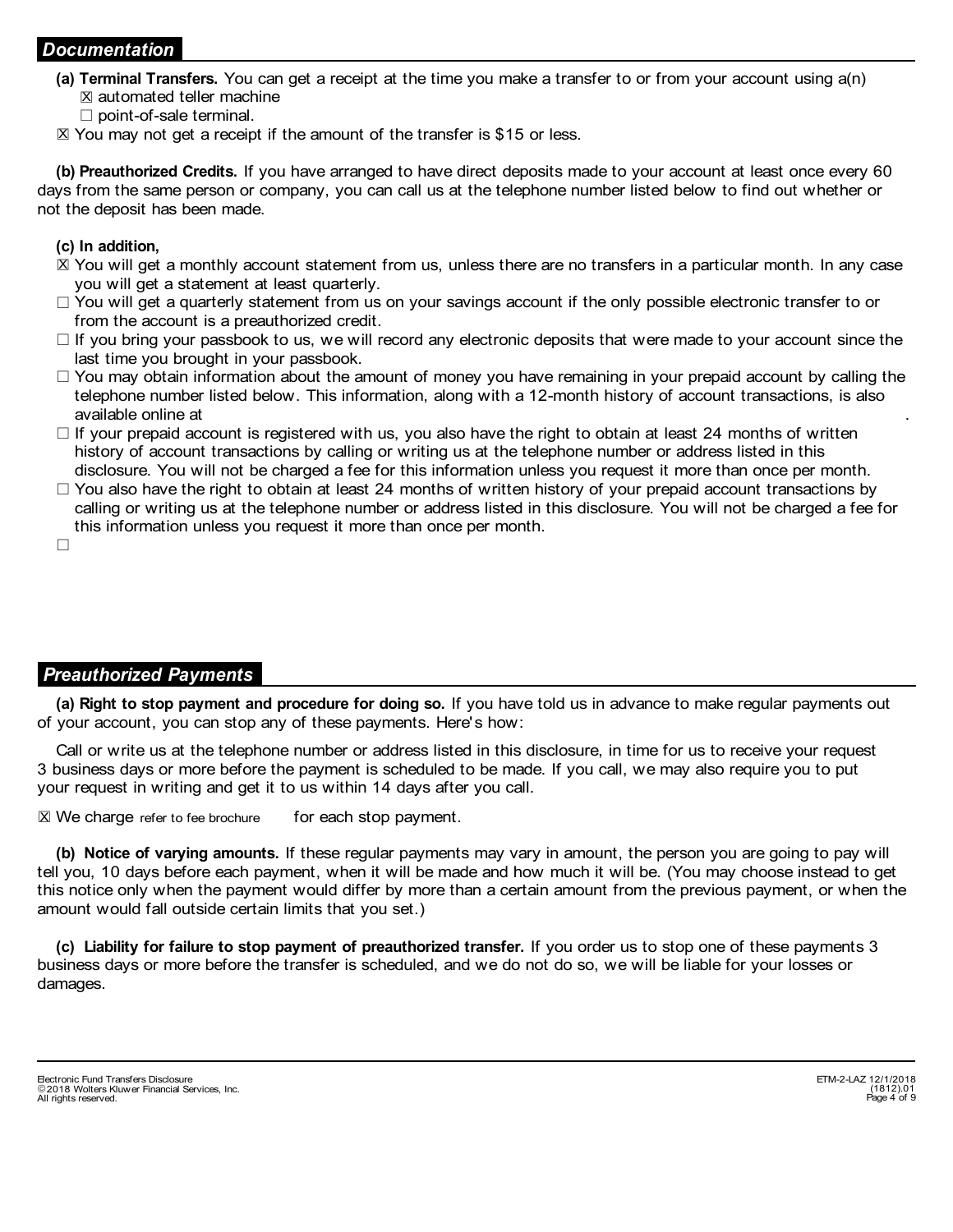# *Financial Institution's Liability*

**(a) Liability for failure to make transfers.** If we do not complete a transfer to or from your account on time or in the correct amount according to our agreement with you, we will be liable for your losses and damages. However, there are some exceptions. We will not be liable, for instance:

- $\blacklozenge$  If, through no fault of ours, you do not have enough money in your account to make the transfer.
- $\blacklozenge$  If the transfer would go over the credit limit on your overdraft line.
- $\blacklozenge$  If the automated teller machine where you are making the transfer does not have enough cash.
- If the terminal or system was not working properly and you knew about the breakdown when you started the } transfer.
- If circumstances beyond our control (such as fire or flood) prevent the transfer, despite reasonable precautions that } we have taken.
- There may be other exceptions stated in our agreement with you. }

### *Confidentiality*

We will disclose information to third parties about your account or the transfers you make:

- (1) where it is necessary for completing transfers; or
- (2) in order to verify the existence and condition of your account for a third party, such as a credit bureau or merchant; or
- (3) in order to comply with government agency or court orders; or
- $(4)$  if you give us written permission.
	- $\boxtimes$  as explained in the separate Privacy Disclosure.
	- $\Box$

### *Unauthorized Transfers*

□ (a) Consumer Liability. Tell us at once if you believe your card and/or code has been lost or stolen, or (if your account can be accessed by check) if you believe that an electronic fund transfer has been made without your permission using information from your check. Telephoning is the best way of keeping your possible losses down. You could lose all the money in your account (plus your maximum overdraft line of credit). If you tell us within 2 business days after you learn of the loss or theft of your card and/or code, you can lose no more than \$50 if someone used your card and/or code without your permission. Also, if you do NOT tell us within 2 business days after you learn of the loss or theft of your card and/or code, and we can prove we could have stopped someone from using your card and/or code without your permission if you had told us, you could lose as much as \$500. Also, if your statement (or for a prepaid account where no statement is sent, if your electronic history or written history) shows transfers that you did not make, including those made by card, code or other means, tell us at once. If you do not tell us within 60 days after the statement was transmitted to you (or for a prepaid account where no statement is sent, 60 days after the earlier of the date you electronically access your account, if the error could be viewed in your electronic history, or the date we sent the FIRST written history on which the error appeared), you may not get back any money you lost after the 60 days if we can prove that we could have stopped someone from taking the money if you had told us in time.

If a good reason (such as a long trip or a hospital stay) kept you from telling us, we will extend the time period.

#### $\Box$  **Visa** $^{\circledR}$  **Debit Card.** Additional Limits on Liability for  $\Box$  .

Unless you have been negligent or have engaged in fraud, you will not be liable for any unauthorized transactions using your lost or stolen Visa card. This additional limit on liability does not apply to ATM transactions outside of the U.S., to ATM transactions not sent over Visa or Plus networks, to anonymous Visa prepaid card transactions, or to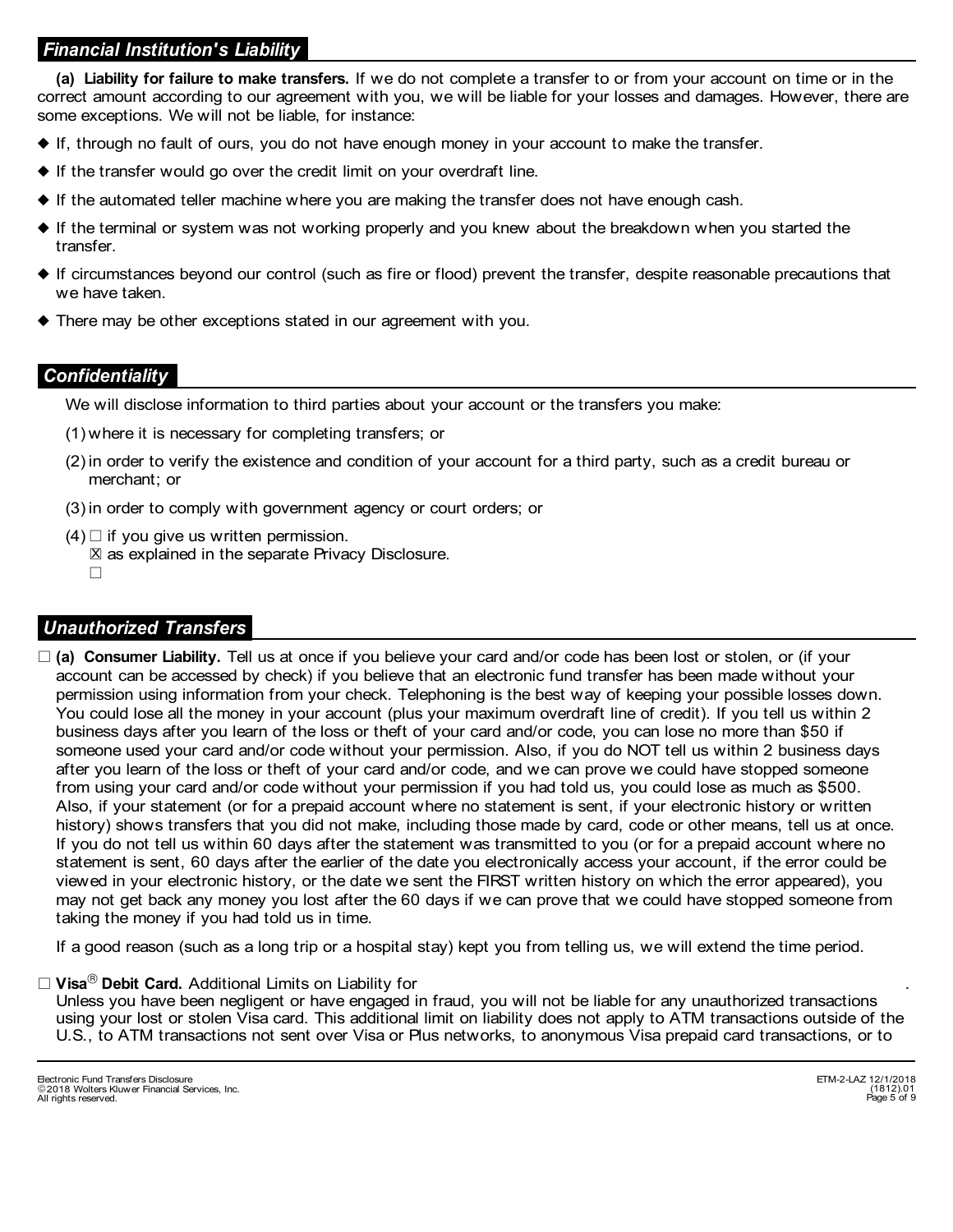### *Unauthorized Transfers, Continued*

transactions using your Personal Identification Number which are not processed by Visa. Visa is a registered trademark of Visa International Service Association.

#### $\boxtimes$  **Mastercard** $^\circledR$  **Debit Card.** Additional Limits on Liability for <code>Debit Card</code> MasterCard  $\qquad \qquad \ldots$

You will not be liable for any unauthorized transactions using your Mastercard debit card if: (i) you can demonstrate that you have exercised reasonable care in safeguarding your card from the risk of loss or theft, and (ii) upon becoming aware of a loss or theft, you promptly report the loss or theft to us. This additional limit on liability does not apply to a prepaid card until such time as the prepaid card is registered with us and we have completed our customer identification program requirements. Mastercard is a registered trademark, and the circles design is a trademark of Mastercard International Incorporated.

 $\Box$ 

**Contact in event of unauthorized transfer.** If you believe your card and/or code has been lost or stolen, call or **(b)** write us at the telephone number or address listed at the end of this disclosure. You should also call the number or write to the address listed at the end of this disclosure if you believe a transfer has been made using the information from your check without your permission.

□ (a) Consumer Liability. There are no limitations on your liability for unauthorized transfers using this prepaid card. This is because we do not have a consumer identification or verification process for this prepaid card.

#### *Error Resolution Notice*

- ⊠ In Case of Errors or Questions About Your Electronic Transfers, Call or Write us at the telephone number or address listed below, as soon as you can, if you think your statement or receipt is wrong or if you need more information about a transfer listed on the statement or receipt. We must hear from you no later than 60 days after we sent the FIRST statement on which the problem or error appeared.
	- (1) Tell us your name and account number (if any).
	- (2) Describe the error or the transfer you are unsure about, and explain as clearly as you can why you believe it is an error or why you need more information.
	- (3) Tell us the dollar amount of the suspected error.

If you tell us orally, we may require that you send us your complaint or question in writing within 10 business days.

We will determine whether an error occurred within 10 business days (5 business days involving a Visa $\mathbb{B}$ point-of-sale transaction, other than an anonymous Visa prepaid card transaction, processed by Visa or 20 business days if the transfer involved a new account) after we hear from you and will correct any error promptly. If we need more time, however, we may take up to 45 days (90 days if the transfer involved a new account, a point-of-sale transaction, or a foreign-initiated transfer) to investigate your complaint or question. If we decide to do this, we will credit your account within 10 business days (5 business days involving a Visa point-of-sale transaction, other than an anonymous Visa prepaid card transaction, processed by Visa or 20 business days if the transfer involved a new account) for the amount you think is in error, so that you will have the use of the money during the time it takes us to complete our investigation. If we ask you to put your complaint or question in writing and we do not receive it within 10 business days, we may not credit your account. An account is considered a new account for 30 days after the first deposit is made, if you are a new customer.

We will tell you the results within three business days after completing our investigation. If we decide that there was no error, we will send you a written explanation.

You may ask for copies of the documents that we used in our investigation.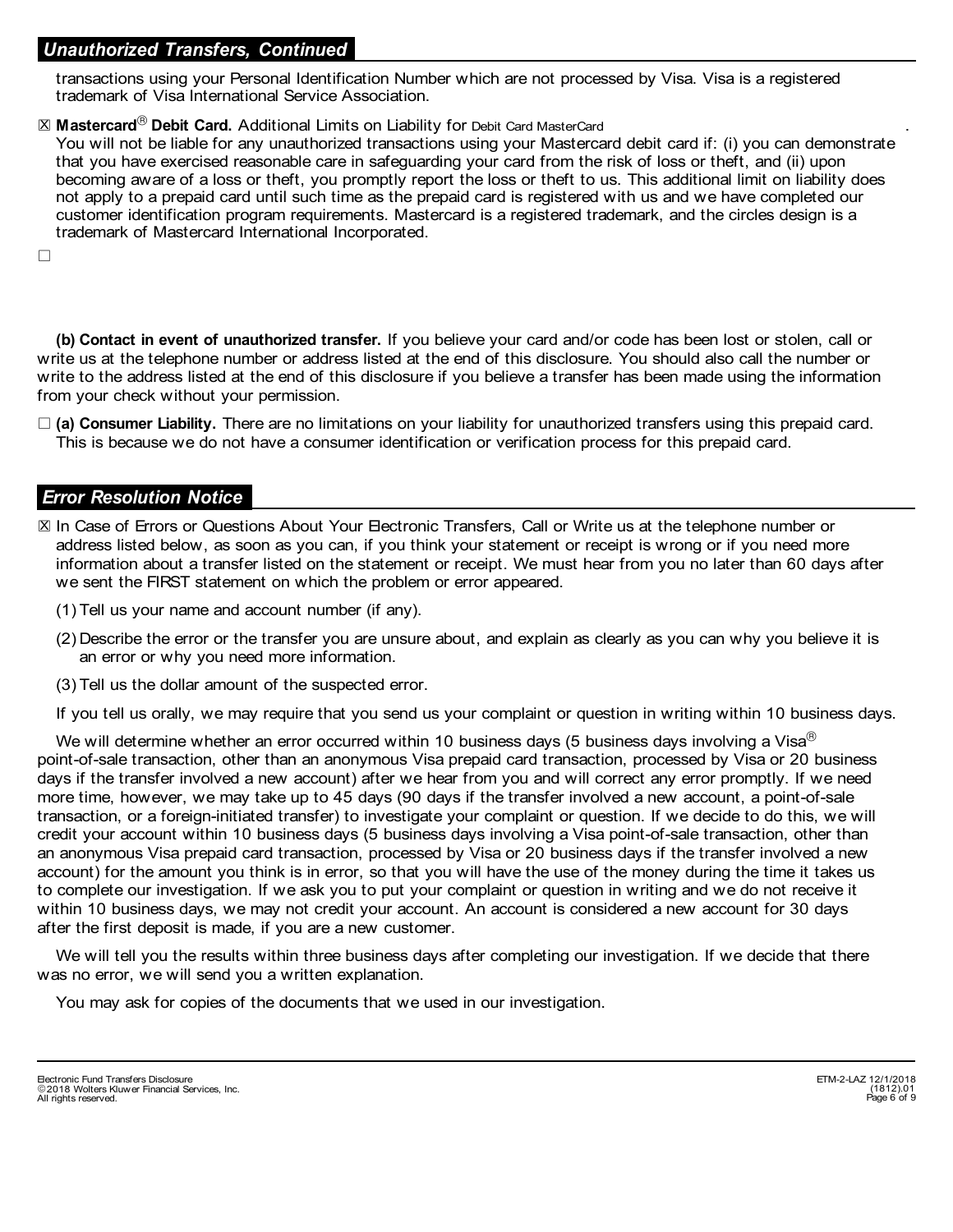# *Error Resolution Notice, Continued*

- $\Box$  There is not an error resolution process for prepaid cards. This is because we do not have a consumer identification or verification process for the prepaid cards we offer.
- □ In Case of Errors or Questions About Your Prepaid Account Telephone or Write at the telephone number or address listed in this disclosure as soon as you can, if you think an error has occurred in your prepaid account. We must allow you to report an error until 60 days after the earlier of the date you electronically access your account, if the error could be viewed in your electronic history, or the date we sent the FIRST written history on which the error appeared. You may request a written history of your transactions at any time by calling or writing us at the telephone number or address listed in this disclosure. You will need to tell us:
	- (1) Your name and prepaid account number.
	- (2) Why you believe there is an error, and the dollar amount involved.
	- (3) Approximately when the error took place.

If you tell us orally, we may require that you send us your complaint or question in writing within 10 business days.

transaction, other than an anonymous Visa prepaid card transaction, processed by Visa) after we hear from you and will correct any error promptly. If we need more time, however, we may take up to 45 days to investigate your complaint or question. If we decide to do this, and your account is registered with us, we will credit your account within 10 business days (5 business days involving a Visa point-of-sale transaction, other than an anonymous Visa prepaid card transaction, processed by Visa) for the amount you think is in error, so that you will have the money during the time it takes us to complete our investigation. If we ask you to put your complaint or question in writing and we do not receive it within 10 business days, we may not credit your account. We will determine whether an error occurred within 10 business days (5 business days involving a Visa point-of-sale

For errors involving new accounts, point-of-sale, or foreign-initiated transactions, we may take up to 90 days to investigate your complaint or question. For new accounts, we may take up to 20 business days to credit your account for the amount you think is in error.

We will tell you the results within three business days after completing our investigation. If we decide that there was no error, we will send you a written explanation.

You may ask for copies of the documents that we used in our investigation.

If you need more information about our error-resolution procedures, call us at the telephone number listed in this disclosure  $\Box$  or visit

 $\Box$  Keep reading to learn more about how to register your card.

□ **Warning regarding unverified prepaid accounts.** It is important to register your prepaid account as soon as possible. Until you register your account and we verify your identity, we are not required to research or resolve any errors regarding your account. To register your account, go to the website or call us at the telephone number listed in this disclosure. We will ask you for identifying information about yourself (including your full name, address, date of birth, and Social Security Number or government-issued identification number, so that we can verify your identity.

### *Important Information Regarding Your Prepaid Card*

#### $\Box$  **FDIC insurance eligibility for your prepaid card.**

 $\square$  Be sure to register your card for FDIC insurance eligibility and other protections.

 $\Box$  Your funds are eligible for FDIC insurance.

Your funds will be held at or transferred to us, an FDIC insured institution. Once here, your funds are insured up to \$250,000 by the FDIC in the event we fail, if specific deposit insurance requirements are met and your card is registered. See fdic.gov/deposit/deposits/prepaid.html for details.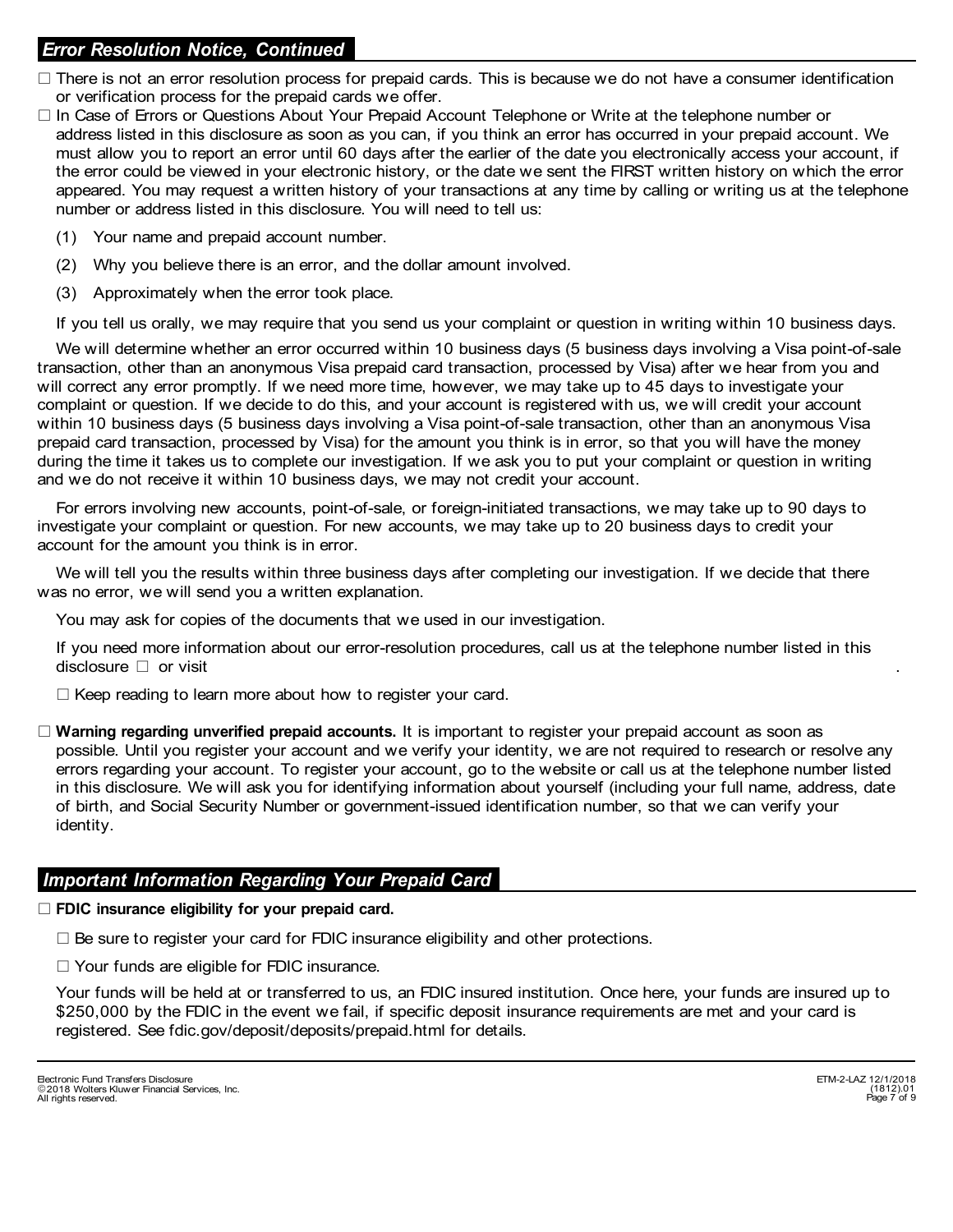### *Important Information Regarding Your Prepaid Card, Continued*

#### □ NCUA insurance for your prepaid card, if eligible.

 $\Box$  Be sure to register your card for NCUA insurance, if eligible, and other protections.

 $\Box$  Your funds are NCUA insured, if eligible.

Your funds will be held at or transferred to us, an NCUA-insured institution. Once here, if specific share insurance requirements are met and your card is registered, your funds are insured up to \$250,000 by the NCUA in the event we fail.

□ **NOT FDIC or NCUA insured.** The funds in our prepaid card are not FDIC or NCUA insured.

- $\Box$  Treat this card like cash.
- $\Box$  Your funds will be held at or transferred to us. If we fail, you are not protected by FDIC deposit or NCUA share insurance and you could lose some or all of your money.
- $\Box$  Register your card for other protections.

**No overdraft/credit feature.** There is no overdraft/credit feature associated with your prepaid card.

**Prepaid account information or complaints.** For general information about prepaid accounts, visit *cfpb.gov/prepaid*. If you have a complaint about a prepaid account, call the Consumer Financial Protection Bureau at 1-855-411-2372 or visit *cfpb.gov/complaint*.

**Our contact information.** You can use the contact information listed in this disclosure to get more information about your prepaid card. Contact us by:  $\Box$  phone  $\Box$  mail  $\Box$  at our website

*By signing below customer acknowledges receipt of pages 1, 2, 3, 4, 5, 6, 7, 8 and 9 of this notice:*

*Signed Dated*

06/10/2021

**INSTITUTION** (name, address, telephone number, etc., and business days)

VANTAGE BANK TEXAS

PO BOX 1700 MCALLEN, TX 78505-1700

At Vantage Bank Texas, every day is a business day except Saturdays, Sundays and federal holidays. If you think your statement is wrong or contains an unauthorized transaction or need more information about a transaction, please call our Customer Care Center at 1-866-580-7262. If you want to know our business banking hours or need to find a branch near you, please visit www.vantage.bank or call our Customer Care Center.

- Electronic Fund Transfers Disclosure ETM-2-LAZ 12/1/2018 2018 Wolters Kluwer Financial Services, Inc. All rights reserved.

Page 8 of 9 (1812).01